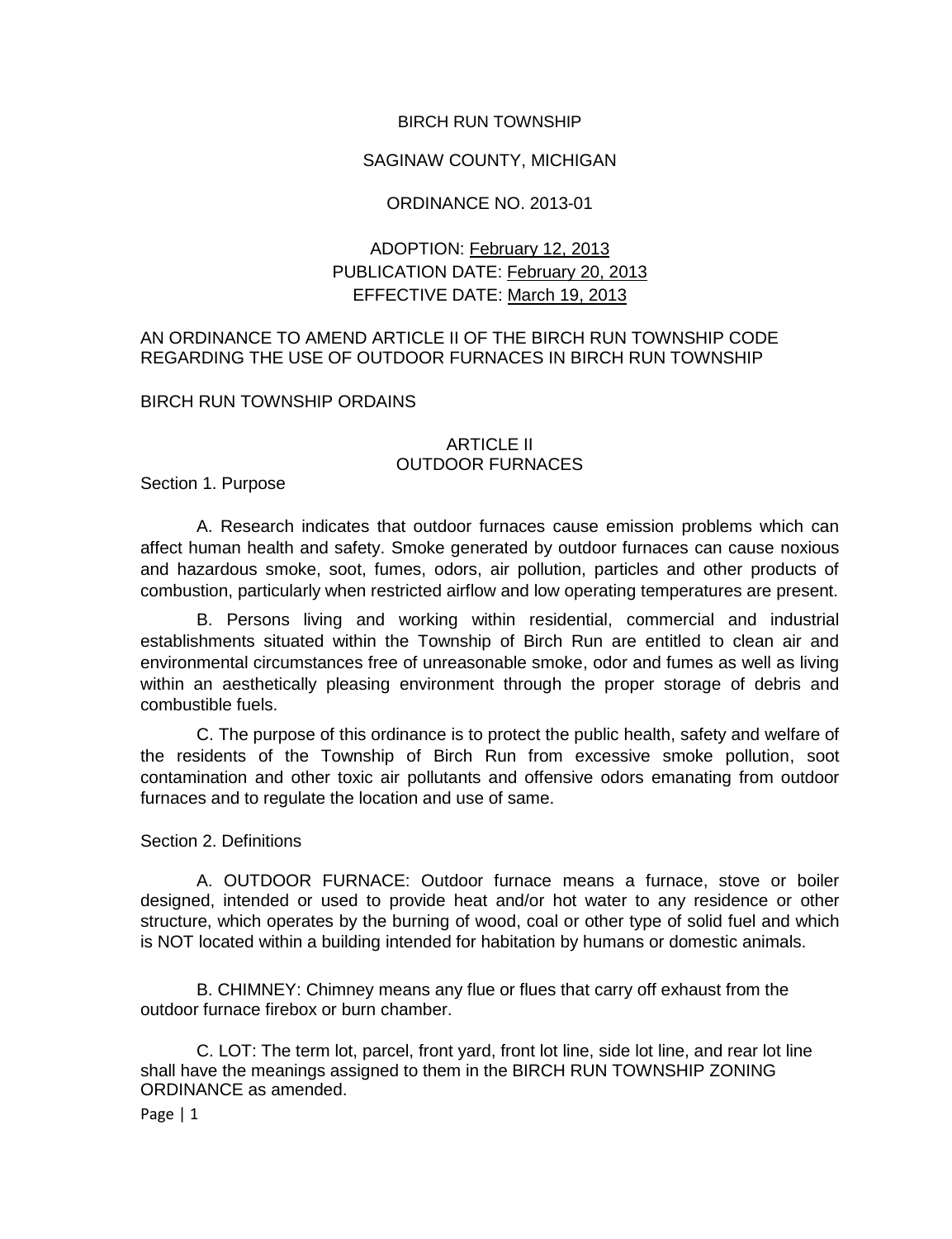Section 3. Restrictions

It is unlawful to install or operate an outdoor furnace or cause or permit the installation or operation of an outdoor furnace within the Township of Birch Run except as specifically authorized and permitted in this ordinance.

Section 4. Permit Required.

A. Any outdoor furnace existing within the Township of Birch Run before February 1, 2010, or any outdoor furnace installed on or after February 1, 2010 shall require the issuance of a permit by the Building Code Administration Division.

B. The permit applicant shall include information necessary to assure compliance with this ordinance including:

1. A drawing identifying all property lines and structures on the parcel installing the outdoor furnace, and the location and the height of all neighboring structures within 300 feet.

2. A copy of the manufactures specifications for the outdoor furnace being installed.

C. The Township shall charge a fee to cover the reasonable cost of inspection and administration of issuing a permit under this ordinance. This fee may be changed from time to time by Resolution of the Township board.

Section 5. Installation requirements

Every owner or person in control of outdoor furnace installed on or after February 1, 2010 shall comply with the following requirements and standards.

A. No outdoor furnace shall be located on a parcel that is part of a condominium subdivision, platted subdivision, or a planned unit development within Birch Run Township.

B. No outdoor furnace shall be located on a parcel of land less than 1 acre in area.

C. No more than one outdoor furnace shall be permitted on any parcel of land.

D. Such devices shall meet all specifications provided by the manufacturer and in addition, they must conform to any State Construction Code provisions that are applicable, and to the Township's fire prevention code. All outdoor furnaces must be Underwriter Laboratories Inc. listed, certified or otherwise approved by another product safety certification organization.

E. An outdoor furnace shall have a permanent chimney equipped with a spark arrestor which extends above the ground surface at least 2 feet higher than the highest

Page | 2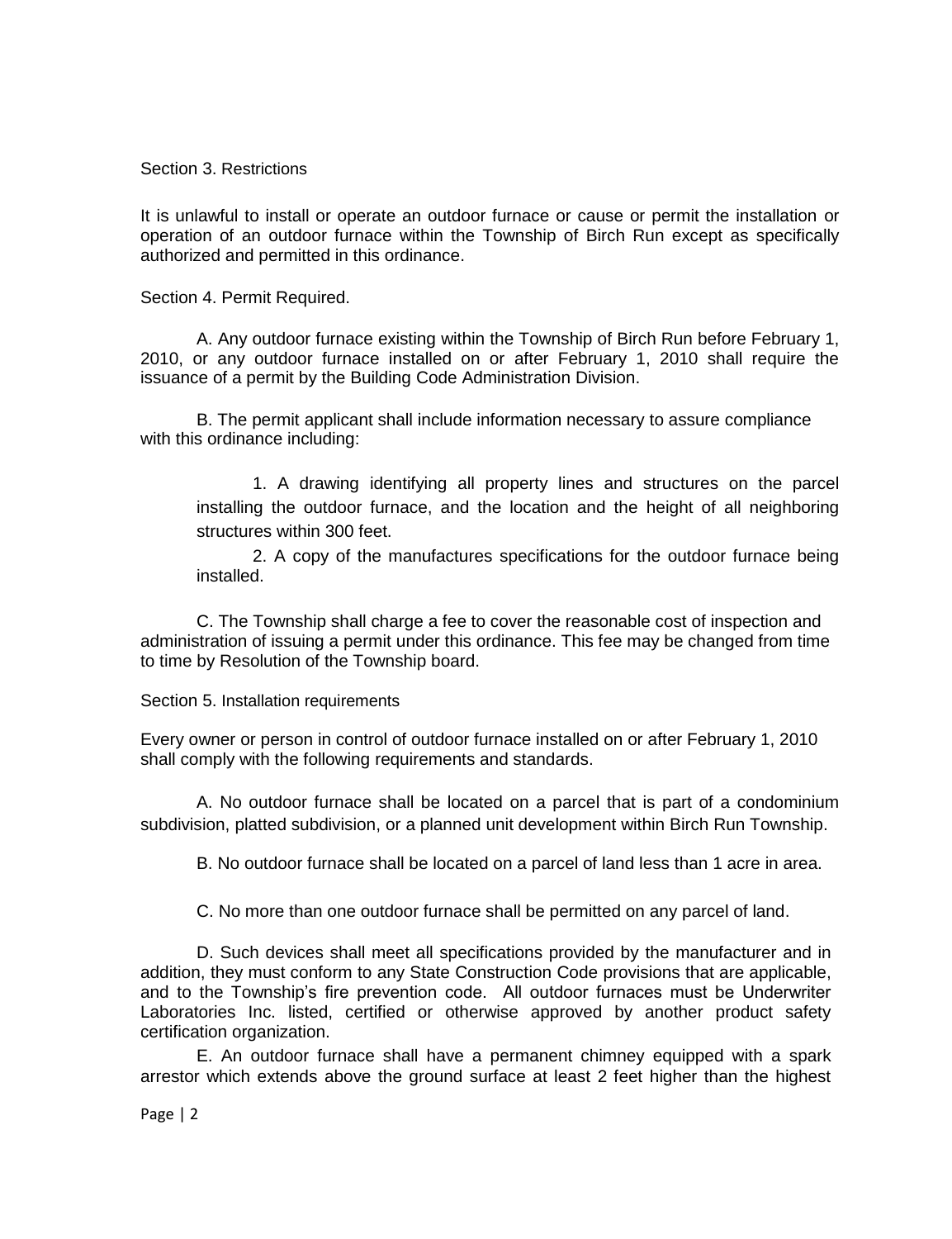roof peak within ten feet of the outdoor furnace. In specific cases, based on the lay of the land surrounding structures, and the current code requirements the inspector may require a higher chimney.

F. No outdoor furnace shall be located either in the front yard or side lot area of any parcel, as defined in the Birch Run Township Zoning Ordinance or between the principal building on a parcel and the road right of way, unless the outdoor furnace is located at least 300 feet from the front lot line as measured at the road right of way line.

G. An outdoor furnace installed within the Township of Birch Run on or after February 1, 2010, shall meet or exceed the United States Environmental Protection Agency's (EPA) smoke emission standards for Phase 2 Qualified (white tag models) hydronic heaters.

H. An outdoor furnace shall not be located less than sixty-five (65) feet from any residence which is not serviced by the outdoor furnace.

I. An outdoor furnace shall further be located at least fifty (50) feet from the nearest side lot line and at least five (5) feet from the rear lot line.

Section 6. Operation Standards.

A. Fuel. No fuel other than natural wood without additives, wood pellets without additives, corn and agricultural seeds in their natural state may be burned in an outdoor furnace. The burning of all other fuels or materials, including but not limited to the following is specifically prohibited.

1. Rubbish or garbage, including but not limited to, food waste, food wraps, packaging, animal carcasses, animal waste, paint or painted materials, furniture, composite shingles, construction or demolition debris or other household or business waste.

2. Waste oil or other oily waste.

3. Asphalt and products containing asphalt.

4. Treated or painted wood including, but not limited to, plywood, composite wood products or other wood products that are painted, varnished or treated with preservatives.

5. Any plastic material including, but not limited to, nylon, PVC, ABS, polystyrene or urethane foam, and synthetic fabrics, plastic films and plastic containers.

6. Rubber, including tires and synthetic rubber-like products.

7. Leaves and grass clippings.

8. Newspapers, corrugated cardboard, container board or office paper.

### Page | 3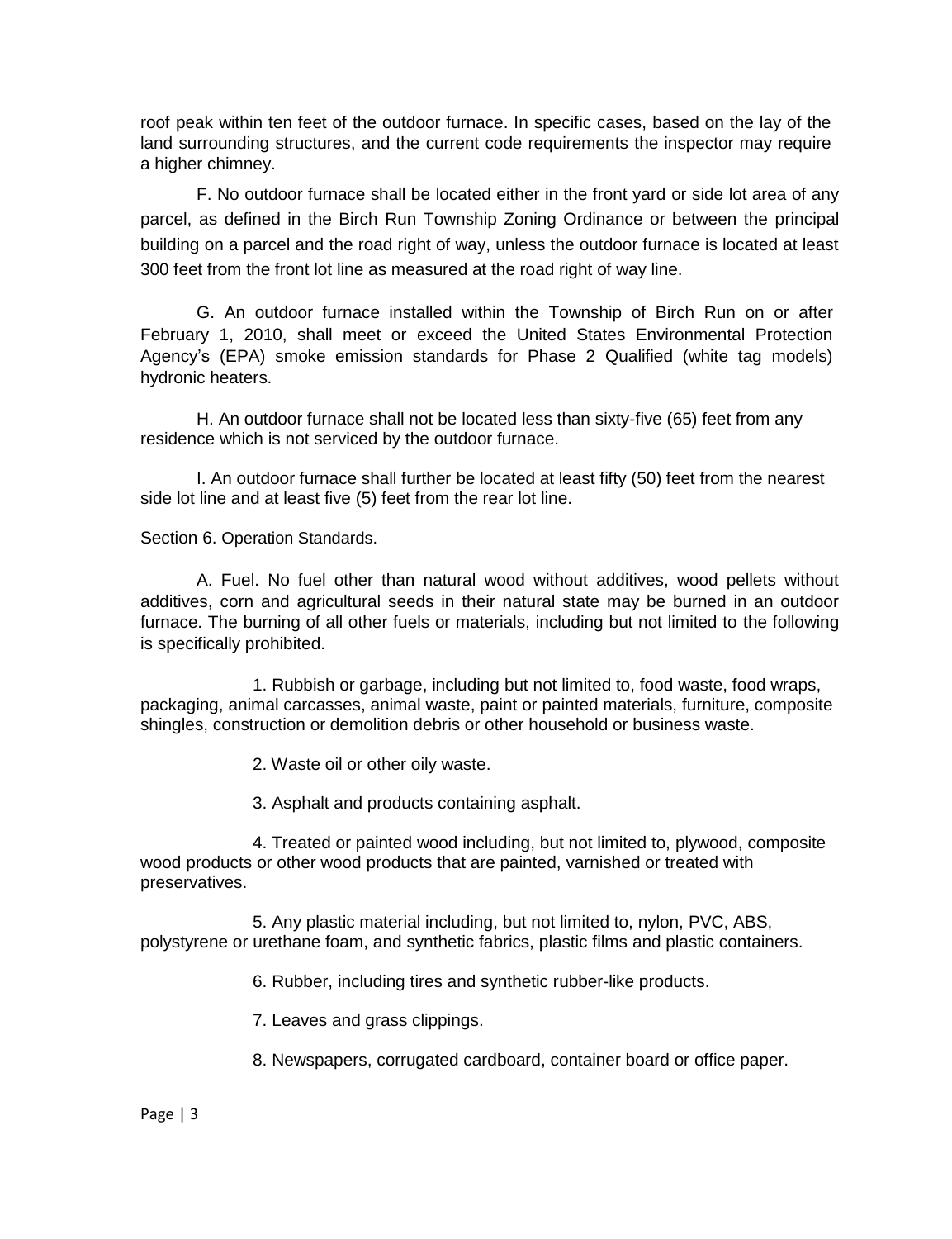9. Any fuel that violates State or Federal regulations.

Any fuel stored within twenty five (25) feet of an outdoor furnace shall be either covered or otherwise reasonably protected against accidental ignition or combustion.

Section 7. Safety Standards. An outdoor furnace shall be kept in good condition and reasonable repair and in compliance with all manufactures and UL or other testing org. requirements at all times.

Section 8. RIGHT OF ENTRY AND INSPECTION. The Building Official or authorized officer, agent, employee, or representative of the Township of Birch Run may inspect any property for the purpose of ascertaining compliance with manufacturer's instructions and the requirements of this Ordinance and State law.

Section 9. LIABILITY. A person improperly installing, using or maintaining an outdoor furnace shall be responsible for all cost and other liability resulting from damage caused by the outdoor furnace.

Section 10. Existing Outdoor Furnaces. Any outdoor furnace for which a mechanical and/or building permit was approved and issued by the Township of Birch Run prior to the adoption of this Ordinance shall be exempt from the provisions of Section 5 of this Ordinance, provided that the size of the lot, unit, parcel or tract of land is not subsequently reduced and also provided that the outdoor furnace is not relocated on the property in any manner that violates the minimum setback required within the Ordinance. Any existing furnace installed within the township without a permit shall be required to obtain a permit and comply with all the conditions of this ordinance.

Section 11. Severability. The sections and provisions of this Ordinance are severable and any portion that is declared invalid by a court of law or regulatory body of competent jurisdiction shall in no way affect the validity of the remaining sections or provisions of this Ordinance.

Section 12. PENALTY.

A. Failure to comply with the requirements of this Ordinance is hereby declared to be a nuisance per se. Violation of this Ordinance is a municipal civil infraction, for which the fine shall be \$50.00 for the first offense, \$100.00 for the second offense, and \$200.00 for the third and subsequent offenses and in addition to other cost, damages and expenses provided by law. These fines may be changed from time to time by Resolution of the Township Board.

1. Each day during which any violation continues shall be deemed a separate offence.

2. The forgoing penalty shall not prohibit the Township of Birch Run from seeking injunctive relief against a violator or such other appropriate relief as may be provided by law.

Section 13. Effective Date.

Page | 4 This Ordinance shall become effective 30 days after publication of a summary of the